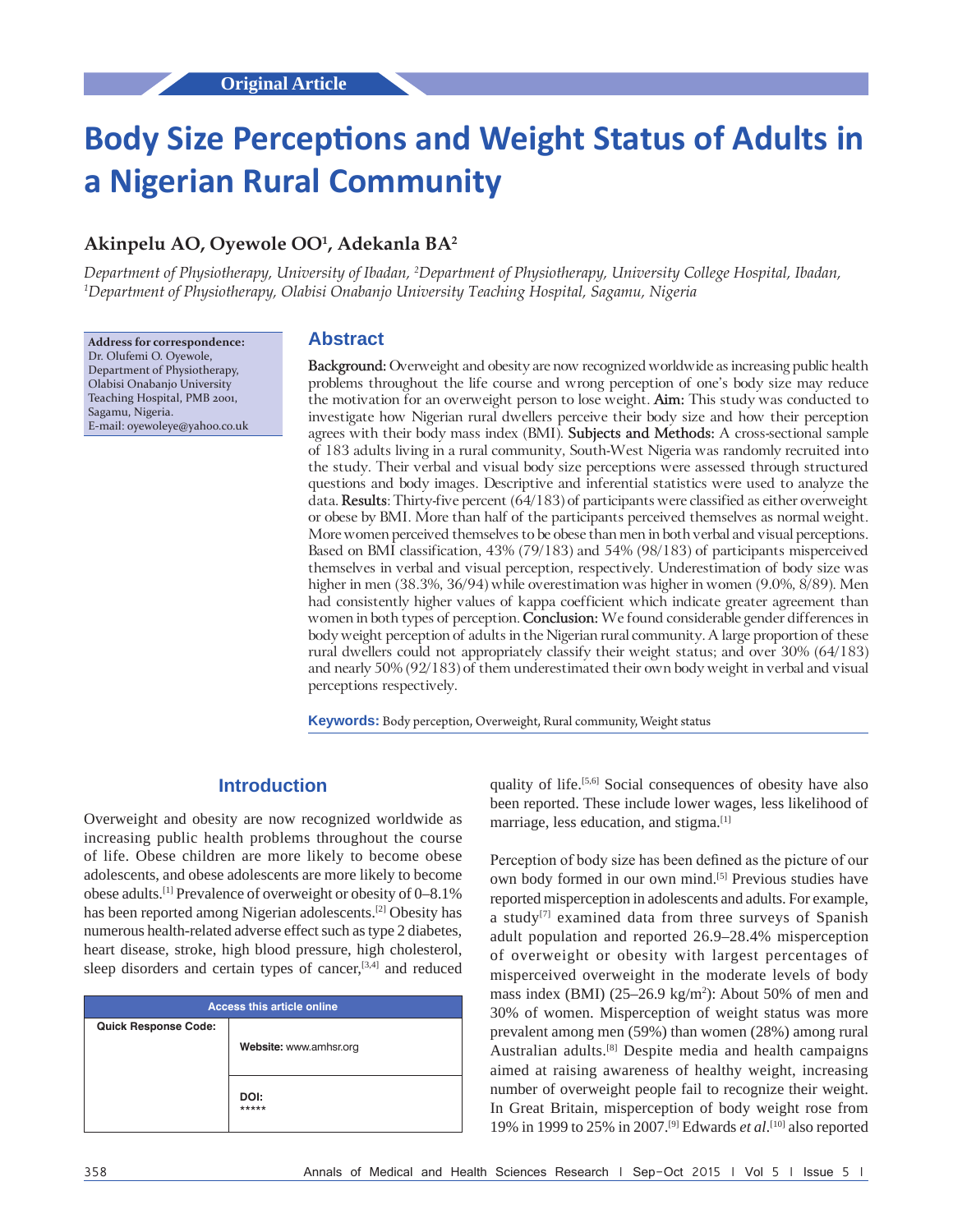that nearly three out of every ten overweight adolescents do not consider themselves overweight. The way women perceive their body weight might be an important predictor and/or indicator of unhealthy weight control behaviors and depressed mood.[11] Wrong perception of one's actual body size and having a personal preference for an ideal body size that is larger than that recommended by the World Health Organization<sup>[12]</sup> might reduce a person's motivation to lose weight and maintain a healthy weight. Therefore, gaining an understanding of the body size perceptions held by people has important health implications<sup>[13]</sup> and encouraging people to perceive accurately their weight may be an effective method for managing body weight.

Many factors such as age, gender, culture, educational attainment, socio-economic status, and BMI have been reported to influence the way people perceive their body weight in the literature. Lemon *et al*. [14] reported that gender differences in self-perception of weight and dieting occurred in adulthood, and this was consistent across BMI categories. It has been reported that overweight male adolescents are more likely to misperceive their weight when compared with overweight female adolescents.<sup>[10,15]</sup> In addition, male adolescents were more tolerant of excess weight than female counterparts.<sup>[13]</sup> In a study by Tovee *et al.*,<sup>[16]</sup> it was reported that as participants' BMI declined, overestimation of body size increased. Some social and cultural factors have been shown to explain the higher frequency of misperceived overweight and obesity in Spanish men, older individuals and those with an elementary level of education.[7] Blacks were more satisfied with their body size than whites, and individuals in the lower socio-economic class were more satisfied with their body size than higher socio-economic status individuals.<sup>[17]</sup>

In Nigeria, few studies have reported the perception of weight status among urban dwellers.[18-22] However, published studies on weight status perception of Nigerians in rural areas are rare. Such studies are needed to address the BMI related issues especially among the rural adult population since there is little data in rural population worldwide. This study was undertaken to investigate how some Nigerian rural dwellers perceive their weight status and to determine the agreement of their perception to the measured BMI.

# **Subjects and Methods**

This cross-sectional survey included 183 adults aged 18–71 years living in Igbo-Ora, a rural community in Oyo State, South-western Nigeria. Prior to the study, a standard equation was used to calculate the sample size with the assumption that 50% of the participants will misperceive their weight at 95% confidence interval of  $\pm 10\%$ .<sup>[23]</sup> The calculated minimum sample size was determined to be 96 to power the study effectively.

A multi-stage cluster sampling technique was used to recruit participants into the study. The six Nigerian Population Commission's enumeration blocks in Igbo-Ora formed the six clusters. Three of the blocks were selected using a simple random sampling technique (toss of a die). The number of people to be included in each block was determined by a probability proportional to size method. A starting point, a prominent landmark such as marketplace, church, mosque or bus station was selected in each block. The direction to take from the starting point was determined using simple random technique. Each consecutive house was visited till the sample size for that block was attained. Research assistants (indigenes of Igbo-Ora) helped in the identification of landmarks demarcating the six blocks. They were also helpful in the initial social interaction with the indigenes.

The protocol of the study was explained to each participant and his/her informed consent was obtained. Each participant signed/ thumb printed an informed consent form on which ethical issues were addressed, including guaranteed confidentiality and freedom to withdraw from the study at any time. Statements on confidentiality were included on the informed consent form. Participants' names were not included in the recordings. Participants were interviewed to obtain their socio-demographic information which includes: Age, gender, occupation, and highest level of education. The protocol was approved by Research and Ethics Committee of University of Ibadan/University College Hospital. The study was conducted in 2006.

#### **Measurements**

Participants' height were measured to the nearest 0.01 m and weight was assessed to the nearest 1.0 kg in light clothing without shoes, scarf or cap using portable weighing scale (SECA 762, Vogel and Halke, Germany). BMI  $(BMI = weight [kg]/height [m<sup>2</sup>])$  was calculated based on measured weight and height. We used WHO classification to categorize the participants (underweight  $=$  BMI  $\langle$ 18.5, normal weight = 18.5≥ BMI <25, overweight = 25≥ BMI <30, obese =  $30\geq$  BMI <40, and morbidly obese = BMI  $\geq$ 40).

Verbal and visual body size perception was assessed through four questions: (1) "Which of the following terms/words best describe the way you perceive your body size?" (Response choices: Underweight, normal weight, overweight, obese, morbidly obese); (2) "which of the following terms/words best describe the way people perceive your body size?" (Response choices: Underweight, desirable weight, overweight, obese, morbidly obese); (3) you will be shown diagrams of seven body sizes, look at them very well. Choose the one that you perceive as best describing your body size, and (4) you will be shown diagrams of seven body sizes, look at them very well. Choose the one that you think best describe the way people perceive your body size. The questions were translated into local language for those who were not literate in English or have no formal education. Each participant was asked the questions directly by the researchers. The pictures were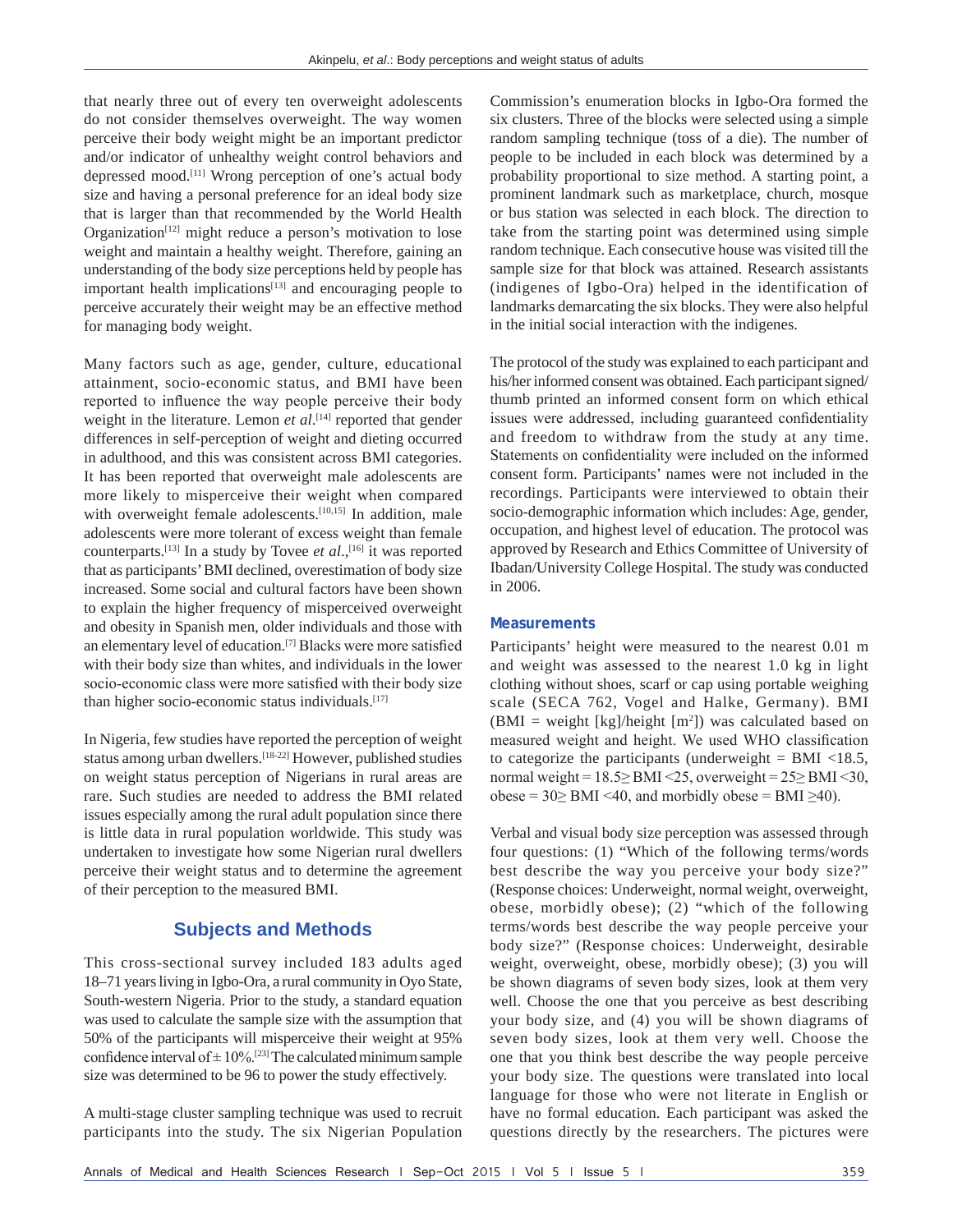categorized into five groups: Underweight = Picture 6 and 7; normal weight = Picture 4 and 5; overweight = Picture 3; obese = Picture 2; and morbidly obese = Picture 1 [Figure 1].

#### **Data analysis**

SPSS version 15.0 statistical software package (SPSS Inc., Chicago, USA) was used to carry out statistical analysis. Descriptive statistics of mean, standard deviation, and percentage were used to present the data. Gender differences in verbal and visual perceptions were examined using Chi-square test. Differences between self and people perceptions were examined using McNemar test. Spearman correlation was used to find correlation between body size perception and measured BMI while kappa coefficient (K) was used to calculate degree of agreement. The kappa coefficient is a measure of agreement:  $K = 1$  is a perfect agreement while  $K = 0$  is the weakest agreement. For the kappa coefficient and Chi–square analysis we re-grouped BMI categories into four from five groups used in the questionnaire (we combined obese and morbidly obese group). For McNemar analysis we re-grouped BMI categories into  $2 \times 2$ tables.  $P < 0.05$  was considered to be statistically significant.

#### **Results**

Of the 183 participants, 51.4% (94/183) were males. The mean (SD) age was 40.2 (13.0) years. Males and females were about the same age  $(t = 0.1; P = 0.94)$  [Table 1]. About 43% (78/183) of the participants were illiterate. The illiterates were older than the literate participants ( $t = 7.3$ ;  $P < 0.001$ ). Seventy one percent (130/183) were blue-collar workers. The



unemployed were younger in age than blue- or white-collar workers (*F* = 13.1; *P* < 0.001).

#### **Weight status of the participants**

Men were heavier  $(t = 1.2; P = 0.21)$  and taller  $(t = 4.4;$  $P < 0.001$ ) than women [Table 1]. Thirty-five percent  $(64/183)$ of the participants(31.9% [30/94] of men and 38.2% [34/89] of women) were either overweight or obese. None were morbidly obese. More women were classified as overweight than men ( $\chi^2 = 1.1$ ;  $P = 0.77$ ). The number of overweight or obese people decreased along the level of education, that is, the illiterate were more overweight or obese (30 people out 64 overweight/ obese population) than other groups ( $\chi^2 = 0.8$ ;  $P = 0.86$ ). More blue-collar workers (46 people out of 64 overweight/obese populations) were classified as overweight or obese than either white-collar or unemployed ( $\chi^2 = 3.7$ ;  $P = 0.71$ ).

#### **Participants' perception of their body size**

More than half of the participants perceived themselves as having normal weight [Table 2] on both verbal and visual perception scale. More women perceived themselves as having normal weight than men on both scales (though, only significant for self-verbal perception,  $\chi^2 = 8.9$ ;  $P = 0.03$ ). In addition, fewer women perceived themselves as underweight and overweight than men on both scales. Only 6.5% (12/183) and 4.4% (8/183) of participants perceived themselves as obese/morbidly obese in verbal and visual perception scales respectively. More than half of the participants felt that people perceived them to have normal weight. More women than men felt that people perceived them normal weight, overweight or obese in their verbal perception ( $\chi^2 = 4.0$ ;  $P = 0.26$ ) while more men feel that people perceived them underweight or overweight in their visual perception ( $\chi^2 = 0.2$ ;  $P = 0.98$ ). Nine percent (16/183) and 4.4% (8/183) of the participants feel that people perceived them to be obese/morbidly obese in their verbal and visual perceptions respectively. There were no significant differences between self and peoples' perceptions of both verbal and visual perception.

About 43% (79/183) and 54% (98/183) of all participants misperceived themselves in verbal and visual perceptions respectively [Table 3]. In their feeling about people perception of their body size, 42% (76/183) and 52% (95/183) of the participants misperceived themselves in verbal and visual perceptions respectively. Of the 64 people who underestimated themselves in their verbal perception, 35 perceived themselves to be underweight, 27 as normal while two perceived themselves as overweight. Of 35 people who misclassified themselves as underweight, 31 was normal weight while two each were overweight or obese by measured BMI. Furthermore, out of 15 people who overestimated themselves in their verbal perception, two, six, four, and three perceived themselves as normal, overweight, obese, and morbidly obese respectively while two, six, five, and two were actually underweight, normal, **Figure 1:** Pictures for visual perception of participants overweight, and obese, respectively according to measured BMI.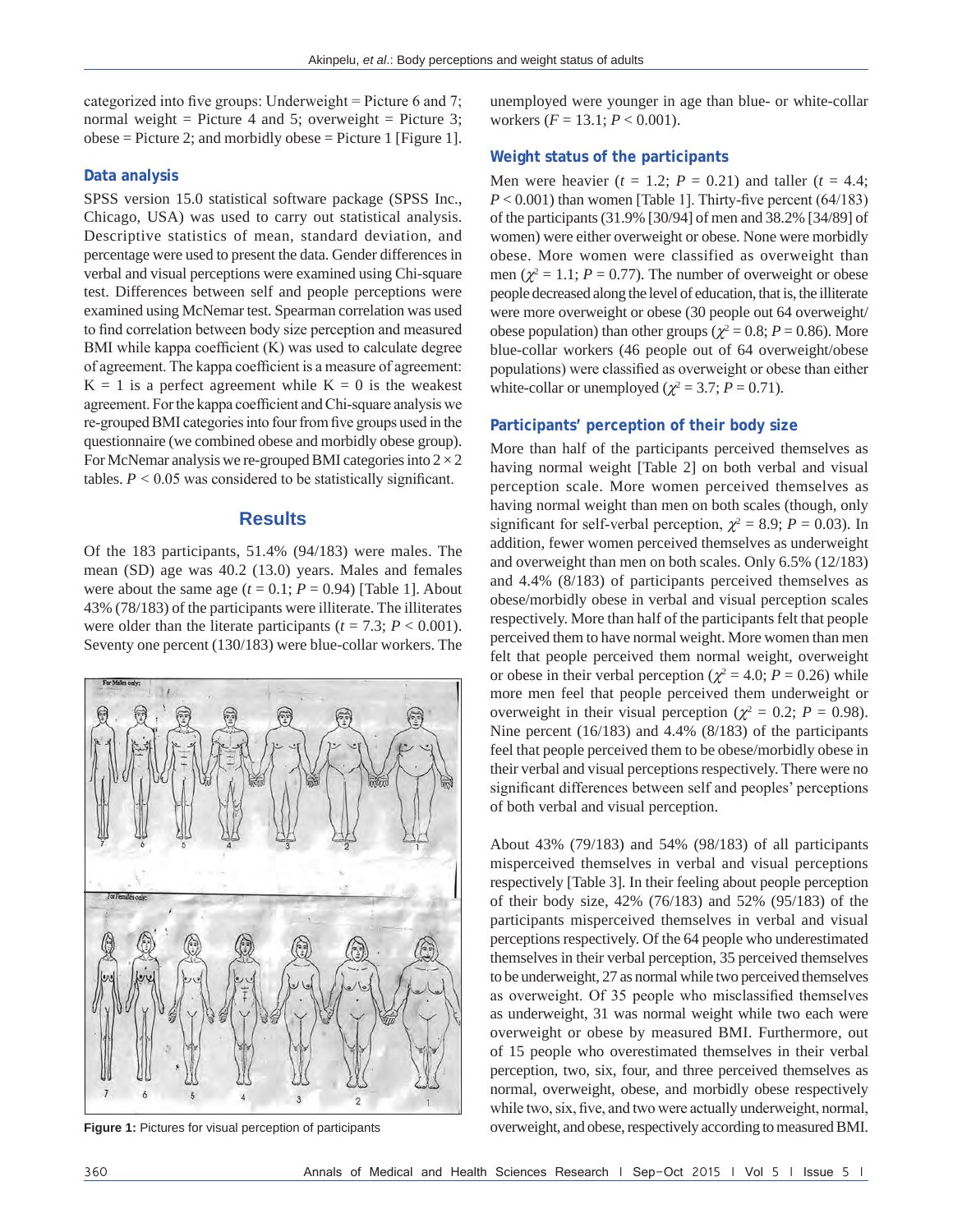| Table 1: Weight status of the participants by gender, education, and occupation |             |               |               |                |                          |                    |               |            |              |  |  |  |
|---------------------------------------------------------------------------------|-------------|---------------|---------------|----------------|--------------------------|--------------------|---------------|------------|--------------|--|--|--|
| Variable                                                                        | $\mathbf n$ |               | X(SD)         |                |                          | % (n)              |               |            |              |  |  |  |
|                                                                                 |             | Age (years)   | Weight (kg)   | Height (m)     | BMI (kg/m <sup>2</sup> ) | <b>Underweight</b> | Normal weight | Overweight | <b>Obese</b> |  |  |  |
| Sex                                                                             |             |               |               |                |                          |                    |               |            |              |  |  |  |
| Male                                                                            | 94          | 40.16 (12.78) | 64.10 (11.2)  | 1.66(0.08)     | 23.46 (3.57)             | 4.3(4)             | 63.8 (60)     | 25.5(24)   | 6.4(6)       |  |  |  |
| Female                                                                          | 89          | 40.30 (13.29) | 62.2(9.17)    | 1.61(0.07)     | 24.15 (3.36)             | 3.4(3)             | 58.4 (52)     | 32.6(29)   | 5.6(5)       |  |  |  |
| All                                                                             | 183         | 40.23 (13.00) | 63.17 (10.28) | 1.63(0.08)     | 23.80 (3.48)             | 3.8(7)             | 61.2 (112)    | 29.0(53)   | 6.0(11)      |  |  |  |
| Level of education                                                              |             |               |               |                |                          |                    |               |            |              |  |  |  |
| Illiterate                                                                      | 78          | 47.44 (11.73) | 62.04 (10.85) | 1.61<br>(0.07) | 24.03 (3.70)             | 3.8(3)             | 57.7 (45)     | 32.1(25)   | 6.4(5)       |  |  |  |
| Primary                                                                         | 38          | 37.87 (11.11) | 64.18 (8.36)  | 1.66 (0.08)    | 23.53 (3.04)             | 0(0)               | 65.8 (25)     | 31.6(12)   | 2.6(1)       |  |  |  |
| Secondary                                                                       | 46          | 30.85 (10.49) | 63.83 (11.61) | 1.66(0.08)     | 23.20 (3.71)             | 8.7(4)             | 65.2 (30)     | 19.6(9)    | 6.5(3)       |  |  |  |
| Tertiary                                                                        | 21          | 38.29 (10.55) | 64.14 (8.14)  | 1.62(0.07)     | 24.70 (2.75)             | 0(0)               | 57.1(12)      | 33.3(7)    | 9.5(2)       |  |  |  |
| Occupation                                                                      |             |               |               |                |                          |                    |               |            |              |  |  |  |
| Blue-collar                                                                     | 130         | 42.71 (12.27) | 63.02 (10.55) | 1.63(0.08)     | 23.77 (3.55)             | 3.8(5)             | 60.8 (79)     | 30.8(40)   | 4.6(6)       |  |  |  |
| White-collar                                                                    | 19          | 40.37 (6.81)  | 62.84 (8.27)  | 1.61(0.06)     | 24.33(3.11)              | 0(0)               | 57.9(11)      | 31.6(6)    | 10.5(2)      |  |  |  |
| Unemployed                                                                      | 34          | 30.68 (14.11) | 63.97 (10.45) | 1.65(0.08)     | 23.59 (3.47)             | 5.9(2)             | 64.7 (22)     | 20.6(7)    | 8.8(3)       |  |  |  |
| BMI: Body mass index, SD: Standard deviation                                    |             |               |               |                |                          |                    |               |            |              |  |  |  |

| Table 2: Verbal and visual perception of the participants ( $n=183$ ) |                    |               |            |              |                       |      |      |  |  |  |  |
|-----------------------------------------------------------------------|--------------------|---------------|------------|--------------|-----------------------|------|------|--|--|--|--|
| Variable                                                              |                    | $\chi^2$      | P          |              |                       |      |      |  |  |  |  |
|                                                                       | <b>Underweight</b> | Normal weight | Overweight | <b>Obese</b> | <b>Morbidly obese</b> |      |      |  |  |  |  |
| Verbal perception                                                     |                    |               |            |              |                       |      |      |  |  |  |  |
| Self                                                                  |                    |               |            |              |                       |      |      |  |  |  |  |
| Male                                                                  | 29.8 (28)          | 50.0 (47)     | 16.0(15)   | 2.1(2)       | 2.1(2)                | 8.90 | 0.03 |  |  |  |  |
| Female                                                                | 13.5(12)           | 64.0 (57)     | 13.5(12)   | 7.9(7)       | 1.1(1)                |      |      |  |  |  |  |
| All                                                                   | 21.9(40)           | 56.8 (104)    | 14.8(27)   | 4.9(9)       | 1.6(3)                |      |      |  |  |  |  |
| People                                                                |                    |               |            |              |                       |      |      |  |  |  |  |
| Male                                                                  | 28.7(27)           | 53.2(50)      | 10.6(10)   | 5.3(5)       | 2.1(2)                | 3.98 | 0.26 |  |  |  |  |
| Female                                                                | 16.9(15)           | 58.4 (52)     | 14.6(13)   | 9.0(8)       | 1.1(1)                |      |      |  |  |  |  |
| All                                                                   | 23.0(42)           | 55.7 (102)    | 12.6(23)   | 7.1(13)      | 1.6(3)                |      |      |  |  |  |  |
| Visual perception                                                     |                    |               |            |              |                       |      |      |  |  |  |  |
| Self                                                                  |                    |               |            |              |                       |      |      |  |  |  |  |
| Male                                                                  | 38.3 (36)          | 43.6(41)      | 14.9(14)   | 2.1(2)       | 1.1(1)                | 6.48 | 0.09 |  |  |  |  |
| Female                                                                | 29.2(26)           | 58.4 (52)     | 6.7(6)     | 4.5(4)       | 1.1(1)                |      |      |  |  |  |  |
| All                                                                   | 33.9(62)           | 50.8 (93)     | 10.9(20)   | 3.3(6)       | 1.1(2)                |      |      |  |  |  |  |
| People                                                                |                    |               |            |              |                       |      |      |  |  |  |  |
| Male                                                                  | 34.0(32)           | 48.9 (46)     | 12.8(12)   | 2.1(2)       | 2.1(2)                | 0.19 | 0.98 |  |  |  |  |
| Female                                                                | 32.6(29)           | 51.7(46)      | 11.2(10)   | 2.2(2)       | 2.2(2)                |      |      |  |  |  |  |
| All                                                                   | 33.3(61)           | 50.3 (92)     | 12.0(22)   | 2.2(4)       | 2.2(4)                |      |      |  |  |  |  |

#### **Table 3: Percentage of verbal and visual misperception by measured BMI**

| Variable      | Verbal misperception |                           |         |           |                             |          | Visual misperception |                            |        |              |                          |         |
|---------------|----------------------|---------------------------|---------|-----------|-----------------------------|----------|----------------------|----------------------------|--------|--------------|--------------------------|---------|
|               | <b>Self</b>          |                           |         | People    |                             |          | <b>Self</b>          |                            |        | People       |                          |         |
|               | <b>Under</b>         | No                        | Over    | Under     | No                          | Over     | <b>Under</b>         | No                         | Over   | Under        | <b>No</b>                | Over    |
|               | % (n)                | % (n)                     | % (n)   | % (n)     | % (n)                       | % (n)    | % (n)                | % (n)                      | % (n)  | % (n)        | % $(n)$                  | % (n)   |
| Underweight   | 0(0)                 | 71.4(5)                   | 28.6(2) | 0(0)      | 71.4(5)                     | 28.6(2)  | 0(0)                 | 100.0(7)                   | 0(0)   | 0(0)         | 100.0 (7)                | 0(0)    |
| Normal weight | 27.7(31)             | 67.0 (75)                 | 5.4(6)  | 29.5(33)  | 67.9 (76)                   | 2.7(3)   | 44.6 (50)            | 53.6 (60)                  | .8(2)  | 43.8 (49)    | 55.4 (62)                | 9(1)    |
| Overweight    | 54.7 (29)            | 35.8(19)                  | 9.4(5)  | 49.1 (26) | 37.7(20)                    | 13.2 (7) | 67.9 (36)            | 26.4 (14)                  | 5.7(3) | 64.2 (34)    | 32.1<br>(17)             | 3.8(2)  |
| Obese         | 36.4(4)              | 45.5(5)                   | 18.2(2) | 18.2(2)   | 54.5(6)                     | 27.3(3)  | 54.5(6)              | 36.4(4)                    | 9.1(1) | 45.5(5)      | 18.2(2)                  | 36.4(4) |
|               |                      | $\gamma^2$ =15.39; P=0.01 |         |           | $\gamma^2 = 14.00$ ; P=0.01 |          |                      | $\gamma^2$ =19.36; P=0.001 |        |              | $\chi^2$ =19.31; P=0.001 |         |
| All           | 35.0(64)             | 56.8 (104)                | 8.2(15) | 33.3(61)  | 58.5 (107)                  | 8.2(15)  | 50.3(92)             | 46.4 (85)                  | 3.3(6) | (88)<br>48.1 | (88)<br>48.1             | 3.8(7)  |

Under: Underestimate, No: No difference, Over: Overestimate, BMI: Body mass index

In the section on peoples' verbal perception, 37 and 24 people underestimated themselves as underweight and normal respectively while actually 33, 26, and two were normal,

overweight and obese, respectively by measured BMI. Furthermore, two, three, seven, and three people overestimated themselves in their feeling of people verbal perception as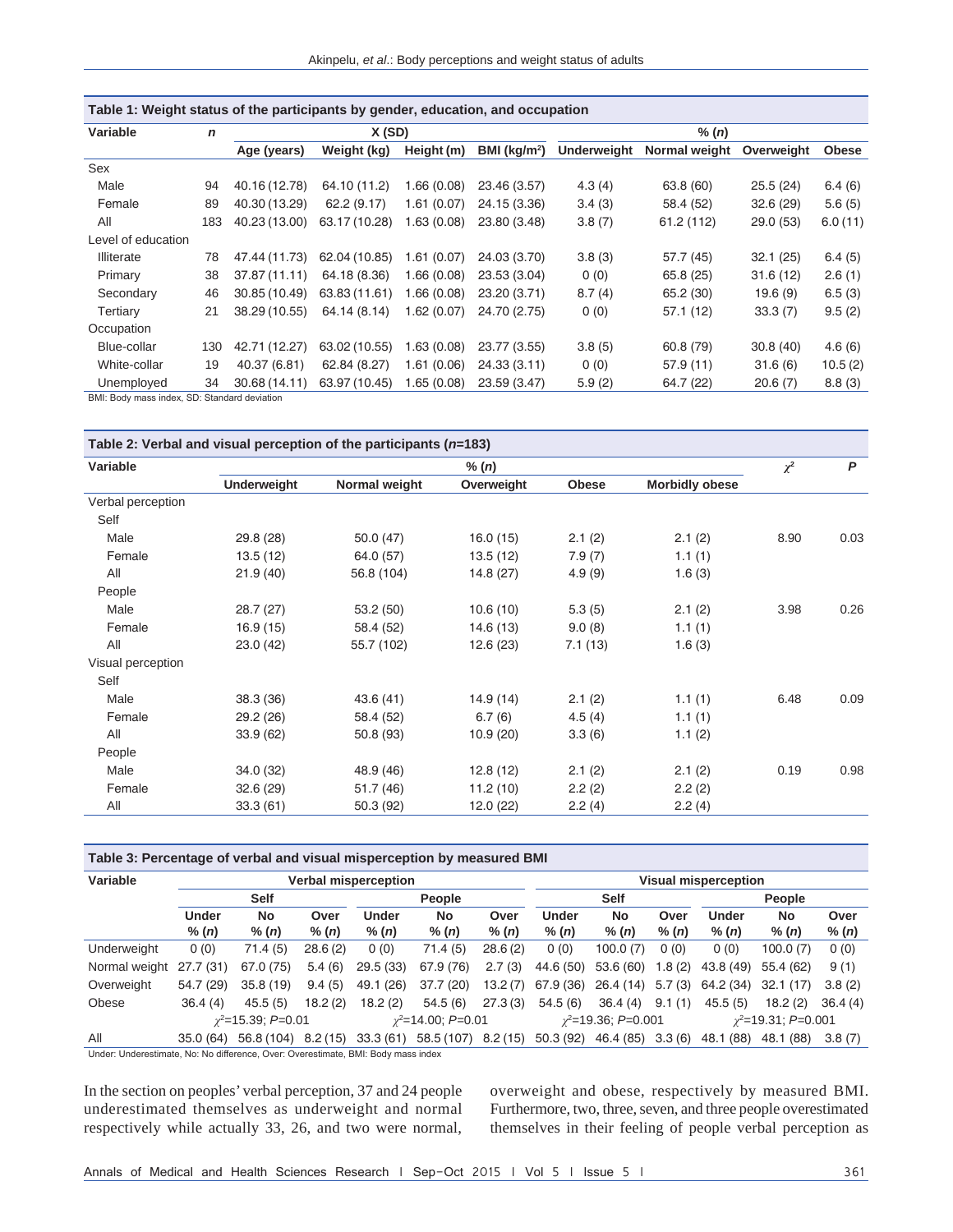normal, overweight, obese, and morbidly obese respectively while they were underweight, normal, overweight, and obese respectively by measured BMI.

Visual misperception also varied in the level of under- and over-estimation. Fifty-five, 33, and four people underestimated themselves as underweight, normal, and overweight respectively in their visual perception while 50, 36, and 6 were normal, overweight and obese respectively by measured BMI. Furthermore, 54, 30, and 4 people underestimated themselves in their people perception as underweight, normal, and overweight respectively while 49, 34, and 5 were normal, overweight, and obese respectively by measured BMI. Two each overestimated themselves as overweight, obese, and morbidly obese in their visual perception while two, three, and one were normal, overweight and obese respectively by measured BMI. Furthermore, one, two, and four overestimated peoples' visual perception of themselves as overweight, obese, and morbidly obese respectively while they were normal, overweight, and obese respectively.

Although, significant gender association was not found in the pattern of misperception, men seemed to have a higher percentage of underestimation while women had higher percentage of overestimation in both types of verbal perceptions [Table 4]. The reverse appears to be the case in both types of visual underestimation. The participants who had secondary education had the lowest percentage of underestimation while those who had primary education had the highest percent of overestimation in all types of perception with exception of people verbal perception ( $\chi^2 = 5.7$ ,  $P = 0.13$ ). The unemployed had the lowest percentage of underestimation in all types of perception while the blue-collar workers have the lowest overestimation with exception of self-verbal perception ( $\chi^2 = 5.7$ ,  $P = 0.06$ ).

# **Degree of agreement between weight perception and measured body mass index**

There was significant agreement between body size perception and measured BMI ( $K = 0.2{\text -}0.3$ ;  $P = 0.01$ ) of the participants [Table 5]. Men had consistent higher values of kappa coefficient than women in both verbal and visual perceptions which indicate higher agreement. There were higher agreements in peoples' verbal and visual perceptions for women and men, respectively. The correlation coefficients (*r*) were also higher and significant in all types of perceptions (*r* = 0.6–0.7; *P* = 0.01).

### **Discussion**

This study investigated the weight perception of Nigerian adults from a rural community. The results revealed that about

| Table 4: Pattern of verbal and visual misperception |                                |                            |               |                             |                           |                        |                       |                             |                            |                       |                        |               |  |
|-----------------------------------------------------|--------------------------------|----------------------------|---------------|-----------------------------|---------------------------|------------------------|-----------------------|-----------------------------|----------------------------|-----------------------|------------------------|---------------|--|
| Variable                                            | <b>Verbal misperception</b>    |                            |               |                             |                           |                        |                       | <b>Visual misperception</b> |                            |                       |                        |               |  |
|                                                     | <b>Self</b>                    |                            |               | People                      |                           |                        | <b>Self</b>           |                             |                            | People                |                        |               |  |
|                                                     | <b>Under</b><br>% (n)          | No<br>% (n)                | Over<br>% (n) | Under<br>% (n)              | <b>No</b><br>% (n)        | Over<br>% (n)          | <b>Under</b><br>% (n) | <b>No</b><br>% (n)          | Over<br>% (n)              | <b>Under</b><br>% (n) | <b>No</b><br>% (n)     | Over<br>% (n) |  |
| Sex                                                 |                                |                            |               |                             |                           |                        |                       |                             |                            |                       |                        |               |  |
| Male                                                | 38.3 (36)                      | 54.3 (51)                  | 7.4(7)        | 36.2(34)                    | 56.4 (53)                 | 7.4 (7)                | 48.9 (46)             | 47.9 (45)                   | 3.2(3)                     | 44.7 (42)             | 52.1 (49)              | 3.2(3)        |  |
| Female                                              | 31.5(28)                       | 59.6 (53)                  | 9.0(8)        | 30.3(27)                    | 60.7 (54)                 | 9(8)                   | 51.7 (46)             | 44.9 (40)                   | 3.4(3)                     | 51.7 (46)             | 43.8 (39)              | 4.5(4)        |  |
|                                                     | $y^2 = 0.52$ , $P = 0.47$      |                            |               | $\gamma^2 = 0.35, P = 0.56$ |                           | $\chi^2$ =0.16, P=0.69 |                       |                             | $\gamma^2 = 1.06$ , P=0.26 |                       |                        |               |  |
| Education                                           |                                |                            |               |                             |                           |                        |                       |                             |                            |                       |                        |               |  |
| Illiterate                                          | 35.9(28)                       | 56.4 (44)                  | 7.7(6)        | 34.6 (27)                   | 60.3 (47)                 | 5.1(4)                 | 53.8 (42)             | 43.6 (34)                   | 2.6(2)                     | 50.0(39)              | 46.2 (36)              | 3.8(3)        |  |
| Primary                                             | 47.4 (18)                      | 47.4 (18)                  | 5.3(2)        | 47.4 (18)                   | 44.7 (17)                 | 7.9(3)                 | 52.6 (20)             | 47.4 (18)                   | 0(0)                       | 57.9 (22)             | 42.1 (16)              | 0(0)          |  |
| Secondary                                           | 21.7(10)                       | 69.6 (32)                  | 8.7(4)        | 19.6(9)                     | 69.6 (32)                 | 10.9(5)                | 39.1(18)              | 56.5(26)                    | 4.3(2)                     | 34.8 (16)             | 60.9(28)               | 4.3(2)        |  |
| Tertiary                                            | 38.1(8)                        | 47.6 (10)                  | 14.3(3)       | 33.3(7)                     | 52.4(11)                  | 14.3(3)                | 57.1 (12)             | 33.3(7)                     | 9.5(2)                     | 52.4(11)              | 38.1(8)                | 9.5(2)        |  |
|                                                     |                                | $\gamma^2 = 5.16$ , P=0.16 |               |                             | $x^2 = 5.71$ , $P = 0.13$ |                        |                       | $\chi^2$ =3.60, P=0.31      |                            |                       | $\chi^2$ =4.51, P=0.21 |               |  |
| Occupation                                          |                                |                            |               |                             |                           |                        |                       |                             |                            |                       |                        |               |  |
| Blue-collar                                         | 36.2(47)                       | 56.2 (73)                  | 7.7(10)       | 34.6 (45)                   | 60.0 (78)                 | 5.4(7)                 | 49.2 (64)             | 48.5 (63)                   | 2.3(3)                     | 47.7 (62)             | 50.8(66)               | 1.5(2)        |  |
| White-collar                                        | 57.9(11)                       | 36.8(7)                    | 5.3(1)        | 57.9(11)                    | 31.6(6)                   | 10.5(2)                | 68.4 (13)             | 26.3(5)                     | 5.3(1)                     | 68.4 (13)             | 26.3(5)                | 5.3(1)        |  |
| Unemployed                                          | 17.6(6)                        | 70.6 (24)                  | 11.8(4)       | 14.7(5)                     | 67.6 (23)                 | 17.6(6)                | 44.1 (15)             | 50.0 (17)                   | 5.9(2)                     | 38.2(13)              | 50.0 (17)              | 11.8(4)       |  |
|                                                     | $\gamma^2 = 5.74$ , $P = 0.06$ |                            |               | $\chi^2$ =6.96, P=0.03      |                           | $\chi^2$ =3.48, P=0.18 |                       |                             | $\gamma^2 = 4.03$ , P=0.13 |                       |                        |               |  |

| Table 5: Degree of agreement and correlation matrix between weight status perception and measured BMI |                   |                               |                               |                   |  |  |  |  |  |
|-------------------------------------------------------------------------------------------------------|-------------------|-------------------------------|-------------------------------|-------------------|--|--|--|--|--|
| Variable                                                                                              |                   | Verbal perception $r(\kappa)$ | Visual perception $r(\kappa)$ |                   |  |  |  |  |  |
|                                                                                                       | <b>Self</b>       | People                        | <b>Self</b>                   | <b>People</b>     |  |  |  |  |  |
| <b>BMI</b>                                                                                            |                   |                               |                               |                   |  |  |  |  |  |
| Male                                                                                                  | $0.577**$ (0.302) | $0.605**$ (0.327)             | $0.660**$ (0.232)             | $0.672**$ (0.283) |  |  |  |  |  |
| Female                                                                                                | $0.659**$ (0.293) | $0.745**$ (0.363)             | $0.616**$ (0.117)             | $0.663**$ (0.168) |  |  |  |  |  |
| All                                                                                                   | $0.622**$ (0.295) | $0.674**$ (0.344)             | $0.642**$ (0.174)             | $0.661**$ (0.226) |  |  |  |  |  |

\*\*Correlation is significant at the 0.01 level (two-tail). *r*: Correlation coefficient, κ: Kappa coefficient, BMI: Body mass index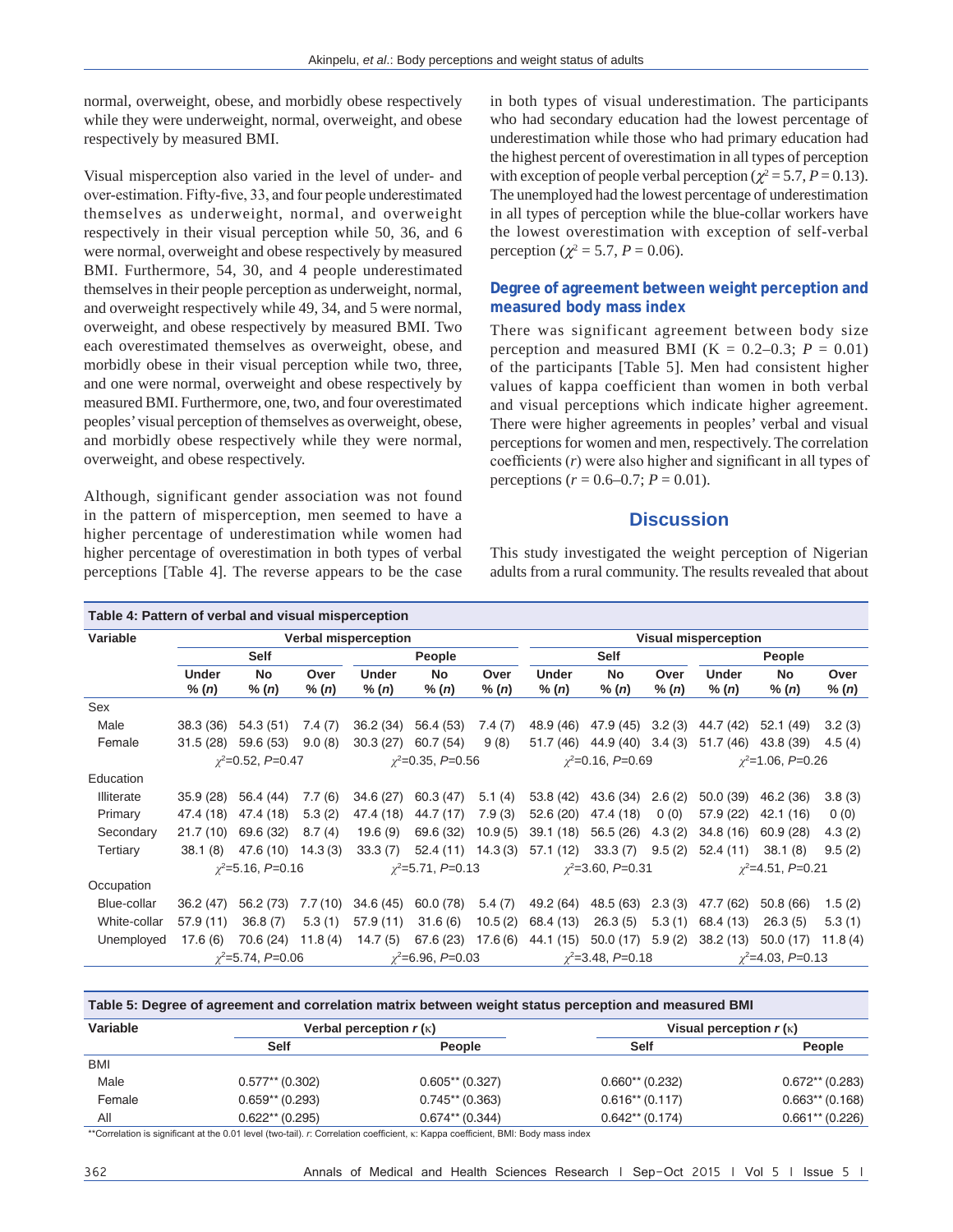35% were overweight or obese with a decrease of this variable along the level of education and occupation. More than half of the participants perceived themselves as normal weight. Women perceived themselves more obese than men in both verbal and visual perception. About 43% and 54% misperceived themselves in verbal and visual perception respectively. Men have a higher percentage of underestimation while women have a higher percentage of overestimation in both types of verbal perception. Men have consistent higher values of kappa coefficient than women in both types of perception.

The prevalence of overweight and obesity seem high in the present study, which suggests that overweight has reached epidemic proportion in the rural community. This has been attributed to changing lifestyles, that is, the rural dwellers have become urbanized and westernized in their lifestyles.[24] Something urgent should be done about this increased prevalence of overweight in this population because of numerous health-related adverse effects.[3-6]

About 54% and 45% of men and women accurately perceived themselves in self-verbal and visual perception respectively in the present study. This was similar to the findings of previous studies,[13,25] who reported that 49.6% and 60% of men and women accurately perceived their weight respectively. More than 1/3rd and about half underestimated themselves in verbal and visual perception respectively in the present study; this may reduce the motivation for an overweight person to lose weight. It has been suggested that before a cognitive evaluation of the health advantages of weight loss can be made, the overweight individual has to be able to recognize their current body size. [13] It can be suggested from the result of the current study that the motivation to lose weight is likely to be impeded by rural dweller's inability to recognize their actual body size. This is more so in this environment due to the belief that overweight is a sign of affluence by a lot of individuals. A phenomenon of possible importance from the perspective of health is the prevalence of misperceived overweight by BMI. As indicated in our results, the prevalence of misperceived overweight decreases with increasing BMI which was in agreement with the report of previous study.[7] This study also provides the prevalence of misperception of weight status in the rural community population. As this study was a cross-sectional and no previous misperception prevalence studies have been carried out in this rural community, changes in the prevalence of misperception in adult overtime cannot be ascertained. It was noted in Great Britain that despite media and health campaigns aiming to raise awareness of healthy weight, increasing numbers of overweight people fail to recognize that their weight is a cause for concern.[9]

Gender differences were observed in the pattern of misperception in the current study. Women were more likely to overestimate while men underestimated their weight in both visual and verbal perception. The observed differences were

similar to that reported for Spanish, Polish, and American adults.[7,14] This different perception between the two sexes could be related to certain social and cultural factors. It is documented that social and family pressures to maintain a body image in accordance with reigning values, which equate beauty with a slender figure, affect women more strongly than men.[7] It could also be related to an important epidemiological phenomenon, which indicates that women are more overweight than men, which was also evident in the present study. These place women at an advantage over men in their desire to lose weight. This shows the importance of considering the adult male population as a high-risk group for developing overweight associated with misperceived weight status.

The pattern of misperception in the present study varied with previous findings. In Black men and women both education and income were highly positively related to the body size discrepancy.<sup>[17]</sup> The observed difference in the current study might be due to the way we classified our subjects along socio-economic status, the unemployed group comprises of more students and retiree. The current study found that degree of agreement between measured BMI and weight perception varied with sex. Women had a lower degree of agreement than men since men's kappa coefficients were higher than women's in all types of verbal and visual perception.

Although the present study was based on the old data set, there is no published study on weight misperception of Nigerian adults living in the rural community available for referencing till date. More so, it is likely that knowledge about healthy body weight of this rural population has not changed much. Hence, this study will be of much help for public health education and reference for future studies to determine changes over time in the pattern of misperception of weight status amongst rural dwellers.

# **Conclusion**

We found considerable gender differences in the body weight perception of Nigerian adults in the rural community. A large proportion of these rural dwellers could not appropriately classify their weight status, and over 30% and nearly 50% of them underestimated their own body weight in verbal and visual perception, respectively.

Our findings have important implication for future primary and secondary prevention efforts. The rural dwellers need to be better informed regarding the definition of healthy body weight, and frequent assessments and professional evaluation of their growth, and weight status are needed. The gender differences suggest the need for gender-tailored intervention programs.

## **References**

1. Goodman E, Hinden BR, Khandelwal S. Accuracy of teen and parental reports of obesity and body mass index. Pediatrics 2000;106:52‑8.